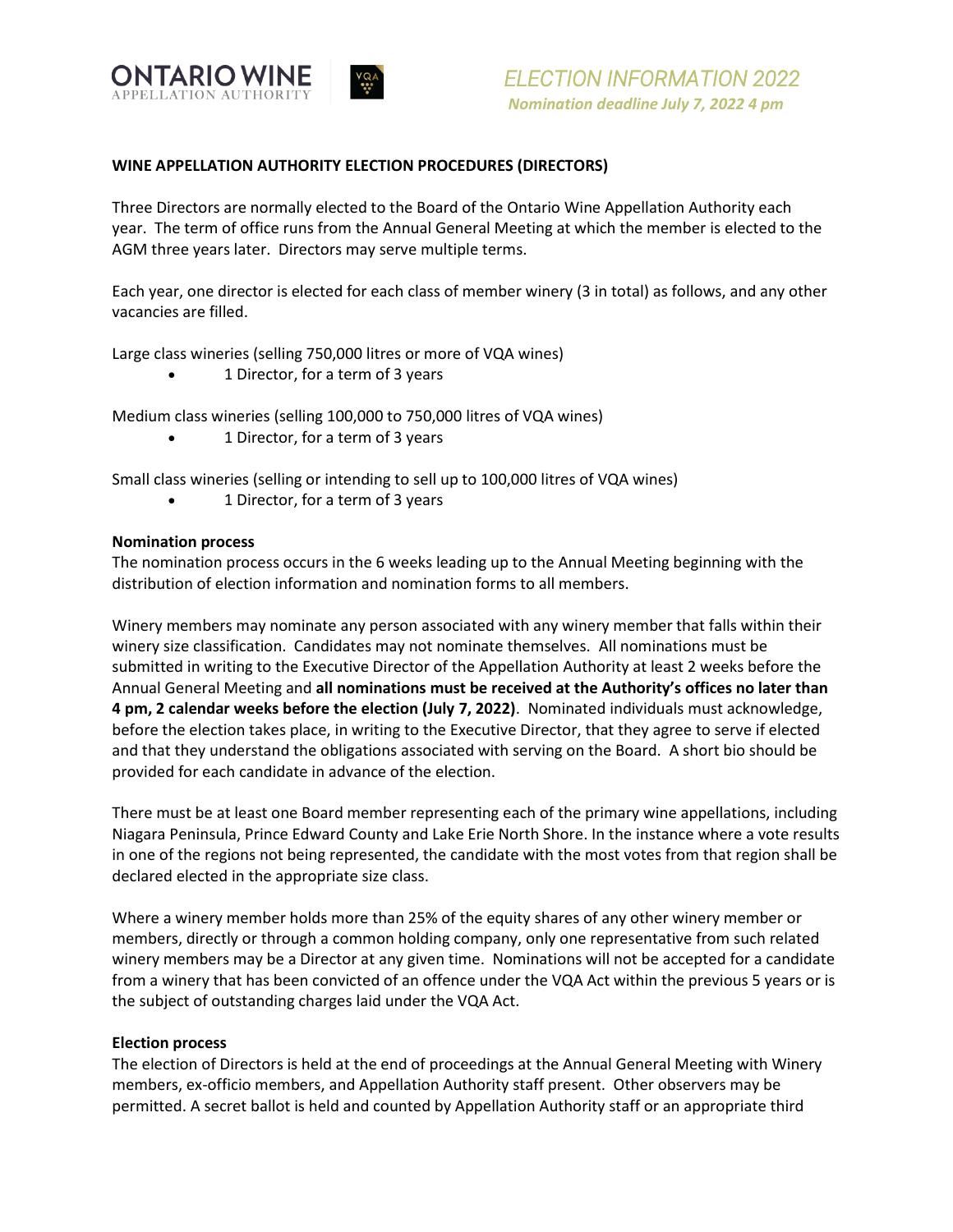

 *ELECTION INFORMATION 2022 Nomination deadline July 7, 2022 4 pm*

party. Candidates present at the meeting may introduce themselves with a presentation not more than 1 minute in length.

In the event of a tie, the two leading candidates will remain in the election and the vote re-taken. A further tie between two candidates will be settled by a coin toss administered by the Executive Director.

### **Role and Expectations of the Director**

The Ontario Wine Appellation Authority is a corporation that has been delegated authority to administer legislation on behalf of the Province of Ontario. Its role is to establish and enforce a wine appellation system for Ontario. It is not a member-service organization and it does not represent the commercial interests of wineries.

Directors have a duty to act in the best interests of the corporation and in this case, as leaders of a regulatory authority, to act in the best interests of consumers and the public in general. If elected, you will be expected to:

- o Uphold the purpose of the VQA legislation, and the mission and goals of the Appellation Authority
- o Understand and avoid conflicts of interest
- o Maintain your independence and objectivity
- o Maintain autonomy from the day-to-day administration of the regulations under the *VQA Act* (Directors are not permitted to be involved in individual wine approval or compliance activities)
- o Conduct yourself with a sense of fairness, ethics and personal integrity
- o Devote sufficient time to attend Board and Committee meetings (approximately 6-8 per year), review materials in advance, attend the majority of meetings held and fully participate in discussions
- o Maintain confidentiality where required
- o Support the decisions of the Board, once made

Although you may be elected or appointed by virtue of your affiliation with a winery or organization, you are not meant to represent a particular interest or organization at the Board table. Directors must be careful to recognize and manage personal, commercial and industry commitments which may conflict with their duties to the Appellation Authority and the broader public interest. All Directors are required to sign and follow a code of conduct and undergo governance training.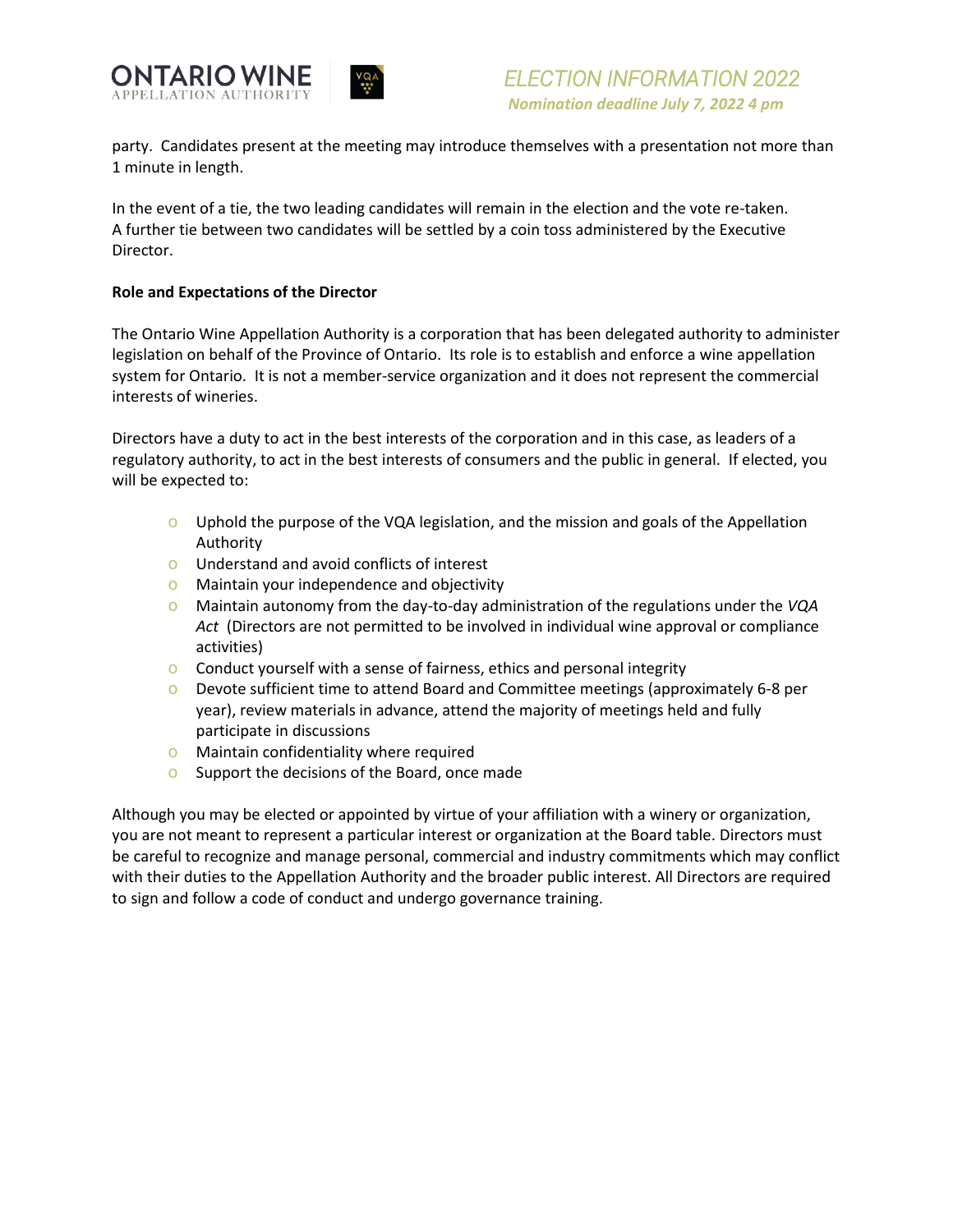

# **NOMINATION FORM ELECTION TO THE BOARD OF DIRECTORS**

| Positions to be filled: | 2 from Large Class Wineries  |
|-------------------------|------------------------------|
|                         | 1 from a Medium Class Winery |
|                         | 1 form a Small Class Winery  |

*(Nominator must be from another winery of same class)*

I nominate \_\_\_\_\_\_\_\_\_\_\_\_ \_\_\_\_\_\_\_\_\_\_\_\_\_\_\_\_\_\_\_\_\_\_\_

(name)

of OWAA winery member \_\_ \_\_\_\_\_\_\_\_\_\_\_\_\_\_\_\_\_\_\_\_\_\_\_

(winery name)

to run for office as a Director representing \_\_\_\_\_\_\_\_\_ class wineries

for the term of office commencing July 21, 2022 and ending at the AGM 2025 (one position each for small, medium, large) or for the term of office commencing July 21, 2022 and ending at the AGM 2023 (one position for large).

Signature: \_\_\_\_\_\_\_\_\_\_\_\_\_\_\_\_\_\_\_\_\_\_\_\_\_\_\_\_ Date: \_\_\_\_\_\_\_\_\_

Print Name: \_\_\_\_\_\_\_\_\_\_\_\_\_\_\_\_\_\_\_\_\_\_\_\_\_\_\_\_\_\_\_\_\_\_\_\_\_

Winery:  $\_\_$ (must be an Appellation Authority member and of the same size class of winery as nominee)

I agree to serve as a Director if elected \_\_\_\_\_\_\_\_\_\_\_\_\_\_\_\_\_\_\_\_\_\_\_\_\_\_\_\_\_\_\_\_

(Signature of Candidate)

*Please email this completed form to the attention of Laurie Macdonald at the Ontario Wine Appellation Authority (email [laurie.macdonald@vqaontario.ca\)](mailto:laurie.macdonald@vqaontario.ca) no later than July 7, 2022. Please also include a short bio of the candidate for distribution.*